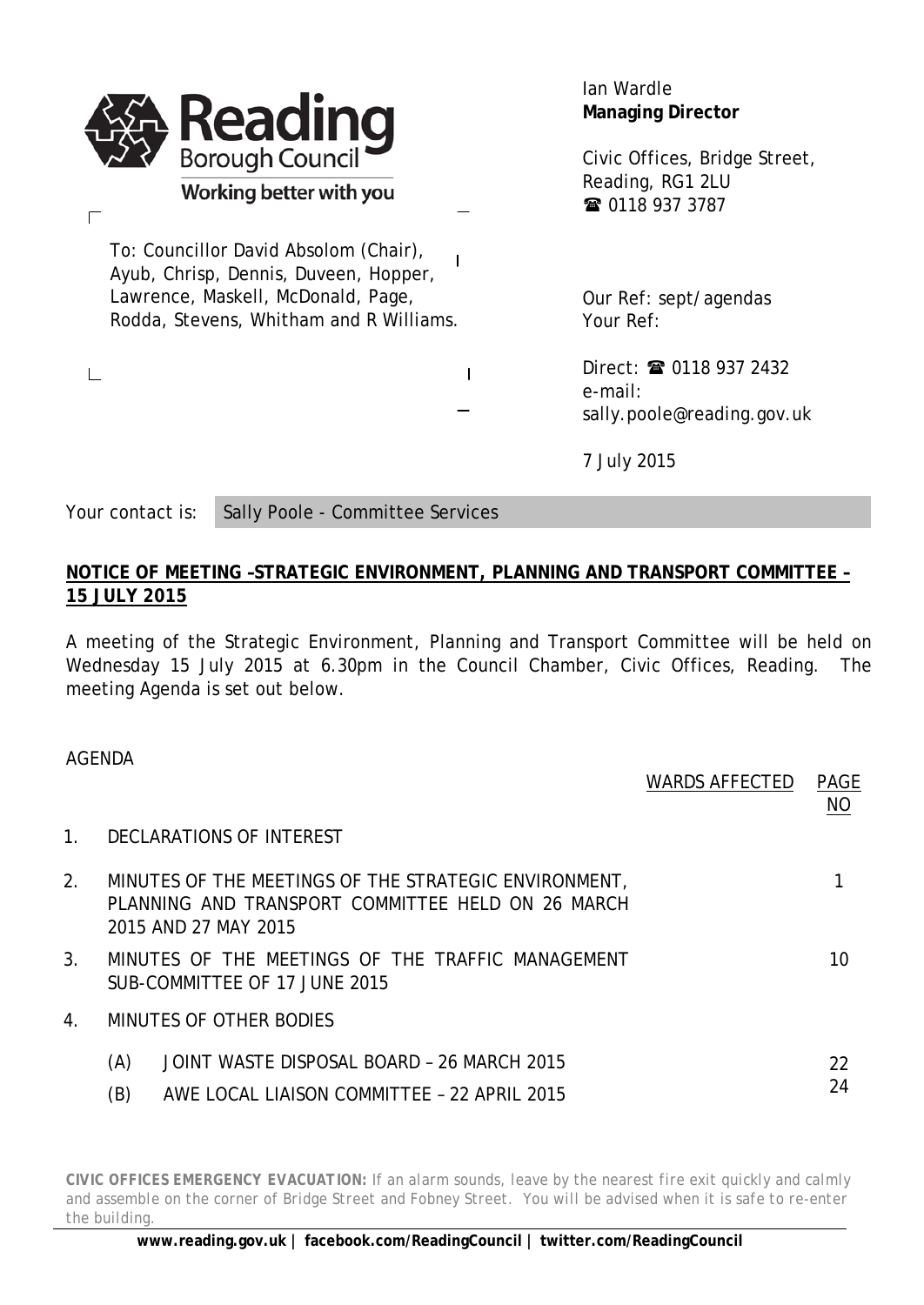| 5.  | <b>PETITIONS</b>                                                                                                                                                                                                                                                                           |                    |     |
|-----|--------------------------------------------------------------------------------------------------------------------------------------------------------------------------------------------------------------------------------------------------------------------------------------------|--------------------|-----|
|     | Petitions submitted pursuant to Standing Order 36 in relation<br>to matters falling within the Committee's Powers & Duties<br>which have been received by Head of Legal & Democratic<br>Services no later than four clear working days before the<br>meeting.                              |                    |     |
| 6.  | QUESTIONS FROM COUNCILLORS AND MEMBERS OF THE PUBLIC                                                                                                                                                                                                                                       |                    |     |
|     | Questions submitted pursuant to Standing Order 36 in relation<br>to matters falling within the Committee's Powers & Duties<br>which have been submitted in writing and received by the<br>Head of Legal & Democratic Services no later than four clear<br>working days before the meeting. |                    |     |
| 7.  | <b>DECISION BOOK REFERENCES</b>                                                                                                                                                                                                                                                            |                    |     |
|     | To consider any requests received by the Monitoring Officer<br>pursuant to Standing Order 42, for consideration of matters<br>falling within the Committee's Powers & Duties which have<br>been the subject of Decision Book reports.                                                      |                    |     |
| 8.  | CARBON PLAN - 2015-2020                                                                                                                                                                                                                                                                    | <b>BOROUGHWIDE</b> | 34  |
|     | To update the Committee on the proposed new Carbon Plan<br>which sets out the policy, targets and action plan for energy,<br>water and carbon management for 2015-2020.                                                                                                                    |                    |     |
| 9.  | CYCLING STRATEGY IMPLEMENTATION PLAN 2015/16                                                                                                                                                                                                                                               | <b>BOROUGHWIDE</b> | 87  |
|     | To update the Committee on the second Cycling Strategy<br>Implementation Plan, setting the programme for 2015/16 and<br>reviewing progress towards delivery of the<br>strategy<br>objectives during 2014/15.                                                                               |                    |     |
| 10. | AIR QUALITY ACTION PLAN UPDATE                                                                                                                                                                                                                                                             | <b>BOROUGHWIDE</b> | 93  |
|     | To inform the Committee of the revised Air Quality Action<br>Plan, including measures to improve air quality across<br>Reading.                                                                                                                                                            |                    |     |
| 11. | LOCAL PLANNING ENFORCEMENT PLAN                                                                                                                                                                                                                                                            | <b>BOROUGHWIDE</b> | 109 |
|     | To seek approval from the Committee on the adoption of a<br>Local Planning Enforcement Plan.                                                                                                                                                                                               |                    |     |
| 12. | SMALL HOUSES IN MULTIPLE OCCUPATION AND THE ARTICLE 4<br><b>DIRECTION - REVIEW</b>                                                                                                                                                                                                         | <b>BOROUGHWIDE</b> | 129 |
|     | To update the Committee on the review of the Article 4<br>Direction that had been made in 2013 and to consider                                                                                                                                                                             |                    |     |

proposals to extend the Article 4 area within the Borough.

5. PETITIONS